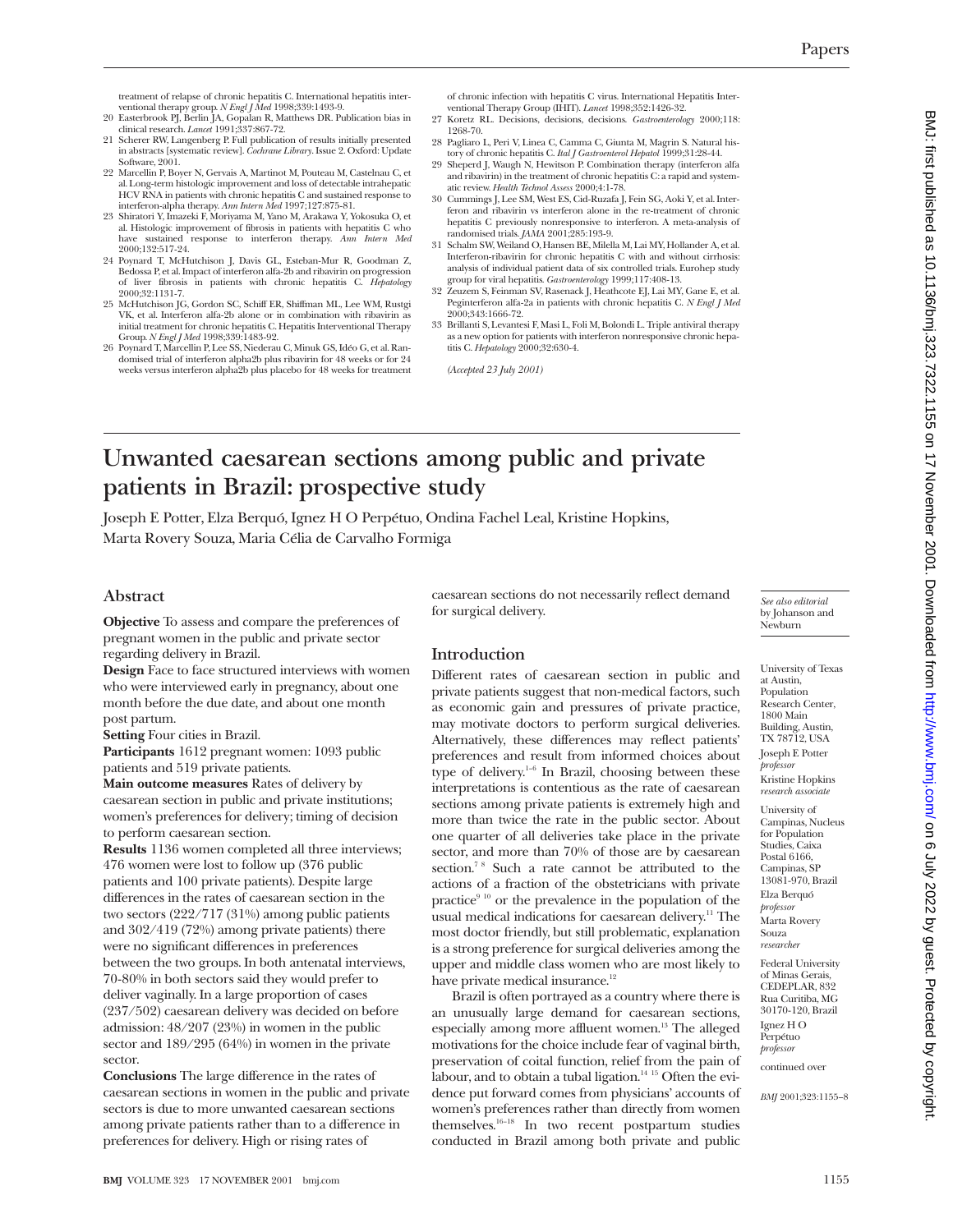Federal University of Rio Grande do Sul, Postgraduate Program in Social Anthropology, Avenue Bento Goncalves 9500, Porto Alegre, RS 91509-500, Brazil Ondina Fachel Leal *professor*

Federal University of Rio Grande do Norte, Department of Statistics, Caixa Postal 1615, Natal, RN 59072-970, Brazil

Maria Célia de Carvalho Formiga *researcher*

Correspondence to: J Potter joe@prc.utexas.edu

**Table 1** Baseline characteristics of respondents in final sample and of those lost to follow up, by sector

|                                | Public              |                   | Private  |                     |                   |          |
|--------------------------------|---------------------|-------------------|----------|---------------------|-------------------|----------|
|                                | <b>Final sample</b> | Lost to follow up | P value* | <b>Final sample</b> | Lost to follow up | P value* |
| No of women                    | 717                 | 376               |          | 419                 | 100               |          |
| Age (years)                    | 25.3                | 25.4              | 0.919    | 28.7                | 28.3              | 0.569    |
| No of previous deliveries      | 0.95                | 1.14              | 0.016    | 0.60                | 0.56              | 0.630    |
| Education (years)              | 7.62                | 6.64              | < 0.001  | 11.0                | 11.1              | 0.730    |
| No of antenatal visits         | 1.26                | 1.11              | 0.003    | 1.97                | 1.96              | 0.898    |
| Married/cohabiting (%)         | 596 (83.1)          | 322 (85.6)        | 0.272    | 374 (89.2)          | 88 (88.0)         | 0.771    |
| Preferred vaginal delivery (%) | 571 (79.6)          | 281 (74.7)        | 0.070    | 303 (72.3)          | 70 (70.0)         | 0.644    |

\*Based on independent samples t test (two tailed, equal variances not assumed) and Pearson  $\chi^2$ .

patients in three metropolitan areas, little evidence of such beliefs was found, and many of the women who had a caesarean delivery declared that they had wanted to deliver vaginally.<sup>19 20</sup>

To gain a more complete assessment of the evolution of women's preferences regarding type of delivery among both public and private patients, we carried out a prospective study to assess these preferences early and late in pregnancy and then compared preferences with outcomes.

# **Methods**

### **Participants**

We recruited pregnant women aged 18 to 40 years in four cities (Porto Alegre, Belo Horizonte, and Natal, and the municipality of Sao Paulo) in four Brazilian states between April 1998 and June 1999. All women signed informed consent forms. We excluded women who received their antenatal care in specialised clinics (such as clinics for women at high risk, those whose pregnancy was a result of assisted reproduction, and any who were infected with HIV). The women were up to 22 weeks pregnant and had had no more than two antenatal visits before the first study interview. We stratified the sample by sector of care and birth order. In each city we selected a representative list of about 10 hospitals with maternity services in both the public and private sector and recruited women who planned to deliver in these hospitals.

### **Procedures**

Each woman was interviewed three times: at the time of recruitment; a month before the expected due date; and a month after the expected due date. We typically conducted the first interview in a healthcare facility and the second antenatal interview and the postpartum interview in the woman's home. Reasons for loss to follow up included women not being at the address given, delivery before the second interview, miscarriage, and neonatal death.

We used a standardised questionnaire for each interview. The two antenatal interviews included the question "What type of delivery would you like to have?" for which the precoded responses were vaginal (normal), caesarean, depends on the doctor's decision, and don't know or undecided. To the open question about her reasons for preferring this type of delivery, we precoded up to two responses in order of importance. We asked if the doctor had already talked to her regarding type of delivery and, if so, what was suggested and why. The first questionnaire also determined type of delivery of any previous births.

In the second interview we requested more detail regarding conversations the woman had with her

doctor about the type of delivery. If the doctor had recommended a caesarean, in addition to the reasons given, we asked the respondent if the surgery was already scheduled.

The third interview covered what happened during delivery, who attended and in which hospital, whether the delivery was paid for by the public health insurance system, date and time of admission, whether the labour was spontaneous or induced, and whether any anaesthesia was administered. If the delivery was by caesarean we asked if it was scheduled and, if so, when and for what reason. If the caesarean was not scheduled we asked about the timing of the decision to operate and any reasons for the decision. We also included questions regarding satisfaction with care.

### **Data analysis**

We classified all women who completed all three interviews as public or private patients according to method of payment. For women lost to follow up we based the classification on the clinic where they had received antenatal care. We consider caesarean deliveries to be unwanted if the woman had declared a preference for vaginal birth in both antenatal interviews. We used Pearson  $\chi^2$  and *t* tests to assess significance and both SPSS and Stata (StataCorp, College Station, TX).

# **Results**

We recruited 1612 women, 1093 public patients and 519 private patients. There were 1136 women in the final sample as 476 women were lost to follow up. Of these, 376 were public patients and 100 were private patients. All three interviews were completed by 717 (66%) women in the public sector and 419 (81%) women in the private sector. Most of the loss to follow up (405 women) occurred between the first and second interviews. Table 1 shows details of the groups and differences between the final sample and those lost to follow up.

In the final sample, 90% (377) of private patients were attended at delivery by a private doctor and 9% (38) by a staff physician. The corresponding figures for the public patients were 12% (86) and 85% (609), with 5% (36) being attended by midwives or nurses. The rates of caesarean delivery were 31% (222/707) in the public sector and 72% (302/419) in the private sector. In both groups about 3% of deliveries were forceps deliveries, and 66% in the public sector and 25% in the private sector were spontaneous vaginal deliveries.

Among primiparous women in the final sample 90% (280) in the public sector and 84% (189) in the private sector declared a preference for a vaginal delivery in the first interview (fig 1). Among multiparous women with no previous caesarean delivery, the preference for a vaginal delivery was over 80% in the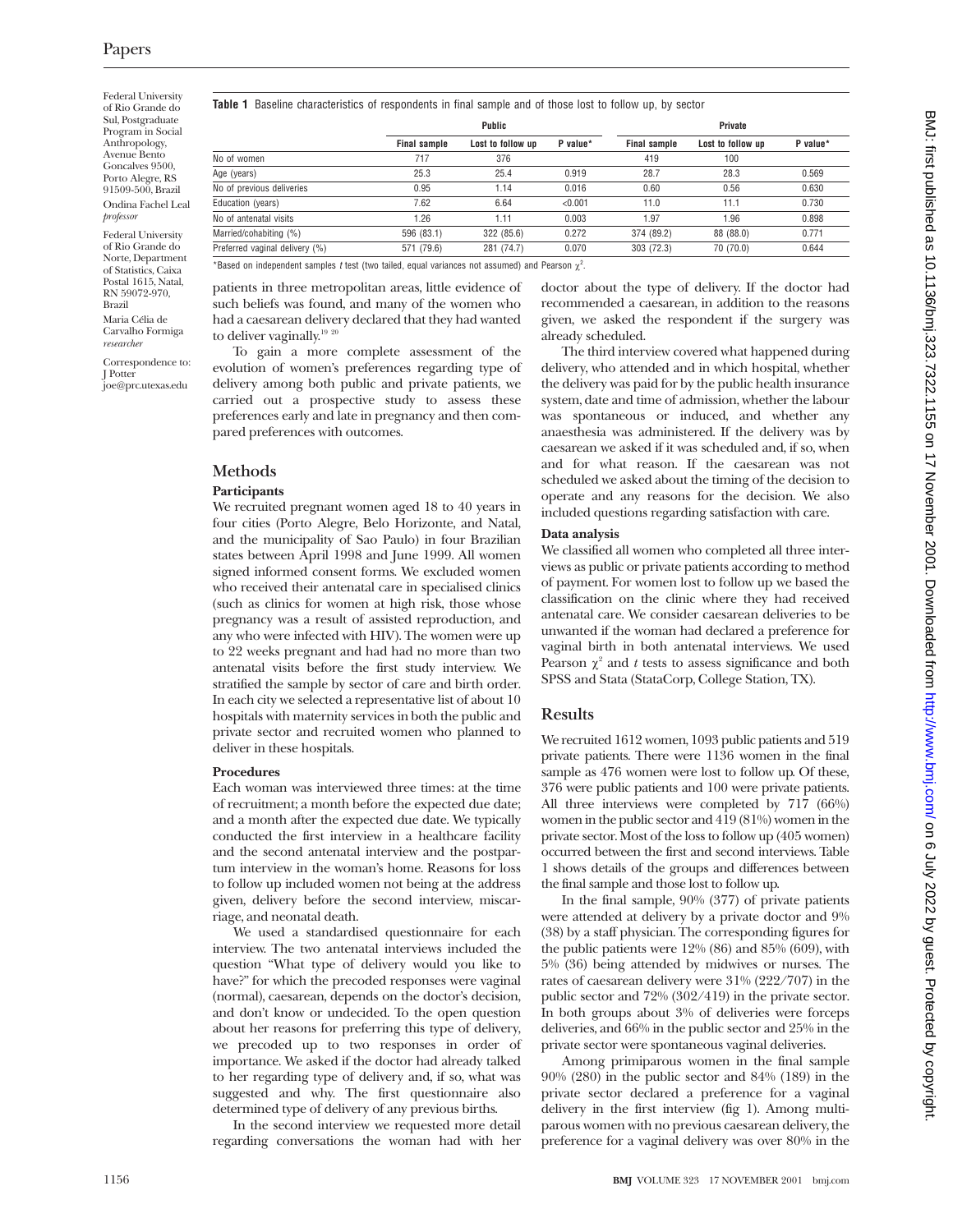first interview in both sectors. Finally, among women with a previous caesarean delivery, over 42% in both sectors stated a preference for vaginal delivery. There was no significant difference in preferences between the two sectors for any of the three categories.

Table 2 shows that most of the women preferred a vaginal delivery either because recovery is faster or because it is the natural way to deliver. The reasons the respondents who wanted a caesarean gave for their preferences, however, were more diverse. Avoidance of pain and concurrent tubal ligation were often mentioned, and women in the private sector often cited a positive experience with a previous caesarean section. Concern for preservation of coital function was hardly mentioned as a reason for preferring caesarean delivery.

In both sectors stated preferences regarding type of delivery were mostly consistent between the first and the second interview (table 3). A large proportion of women consistently declared preferences for a vaginal delivery. The next largest category comprised women who consistently expressed a preference for a caesarean. Only a small proportion of women changed their preference between the two interviews.

Figure 2 shows how women who had twice declared their preference for a vaginal delivery actually delivered. Compared with women in the public sector,







Previous birth experience

**Fig 2** Caesarean section rates for women who preferred vaginal delivery in first and second interviews, by sector, parity, and previous birth experience

**Table 2** Reasons given by women for preferring vaginal birth, by sector. Figures are number (percentage) of women

| <b>Reason for preference</b>                       | Public $(n=559)$ | Private $(n=295)$ |
|----------------------------------------------------|------------------|-------------------|
| Faster recovery                                    | 231 (41.3)       | 127 (42.9)        |
| It is natural                                      | 159 (28.4)       | 109 (37.0)        |
| Better for baby                                    | 25(4.4)          | 32 (10.9)         |
| Positive experience with previous vaginal delivery | 38(6.8)          | 6(2.0)            |
| Other reasons                                      | 107 (19.2)       | 21(7.2)           |

**Table 3** Women's preferences for method of delivery in first and second interview, by sector. Figures are number (percentage) of women

| Preferences (first/second interview)* | Public $(n=697)$ | Private $(n=392)$ |
|---------------------------------------|------------------|-------------------|
| Vaginal/vaginal                       | 534 (76.6)       | 276 (70.4)        |
| Caesarean/caesarean                   | 92 (13.2)        | 75 (19.1)         |
| Vaginal/caesarean                     | 32(4.6)          | 19(4.8)           |
| Caesarean/vaginal                     | 39(5.6)          | 22(5.6)           |
|                                       |                  |                   |

\*Excludes 47 women who did not know or had no preference for type of delivery (2.8% of public sector sample and 6.4% of private sector sample).

**Table 4** Timing of decision to perform caesarean delivery, by sector. Figures are number (percentage) of women\*

| Timing of decision              | Public $(n=207)$ | Private (n=295) |
|---------------------------------|------------------|-----------------|
| Scheduled before admission:     |                  |                 |
| $>24$ hours                     | 38 (18.4)        | 120 (40.7)      |
| $\leq$ 24 hours                 | 10(4.8)          | 69 (23.4)       |
| Decision taken after admission: |                  |                 |
| $\leq 6$ hours                  | 93 (44.9)        | 89 (30.2)       |
| $\geq 7$ hours                  | 66 (31.9)        | 17(5.8)         |
|                                 |                  |                 |

\*Excludes 22 missing cases: seven from private sector and 15 from public sector.

a much larger proportion of women in the private sector subsequently had a caesarean section. All differences between sectors according to parity and previous birth experience were significant ( $P < 0.00$ ).

Most of the women who consistently expressed a preference for vaginal delivery but actually had a caesarean delivery, over 83% in both sectors, agreed with the statement that they would have liked to have had a vaginal delivery, but many also agreed with the statement that they were happy to have had a caesarean (60% among public patients and 70% among private patients).

Among the private patients who eventually underwent an unwanted caesarean, 73% had talked to their doctor about type of delivery by the time of the second interview, but most frequently at their own rather than the doctor's initiative. Only 16% reported that the doctor had recommended a caesarean section in this conversation. Among the public patients with unwanted caesareans, only 37% reported a conversation with their doctor regarding type of delivery.

The timing of the decision to have a caesarean delivery differed between public and private patients. Table 4 shows that a much higher proportion of caesarean deliveries were decided on in advance among private than among public patients, and among scheduled caesarean sections more were decided on more than one day in advance among private patients. Similarly, among caesareans that were decided on after admission, the proportion of decisions taken less than six hours after admission was much greater among private patients than it was among public patients.

### **Discussion**

Although the rates of caesarean section in Brazil are high, especially in the private sector, this is not a reflection of women's preferences for this type of delivery.